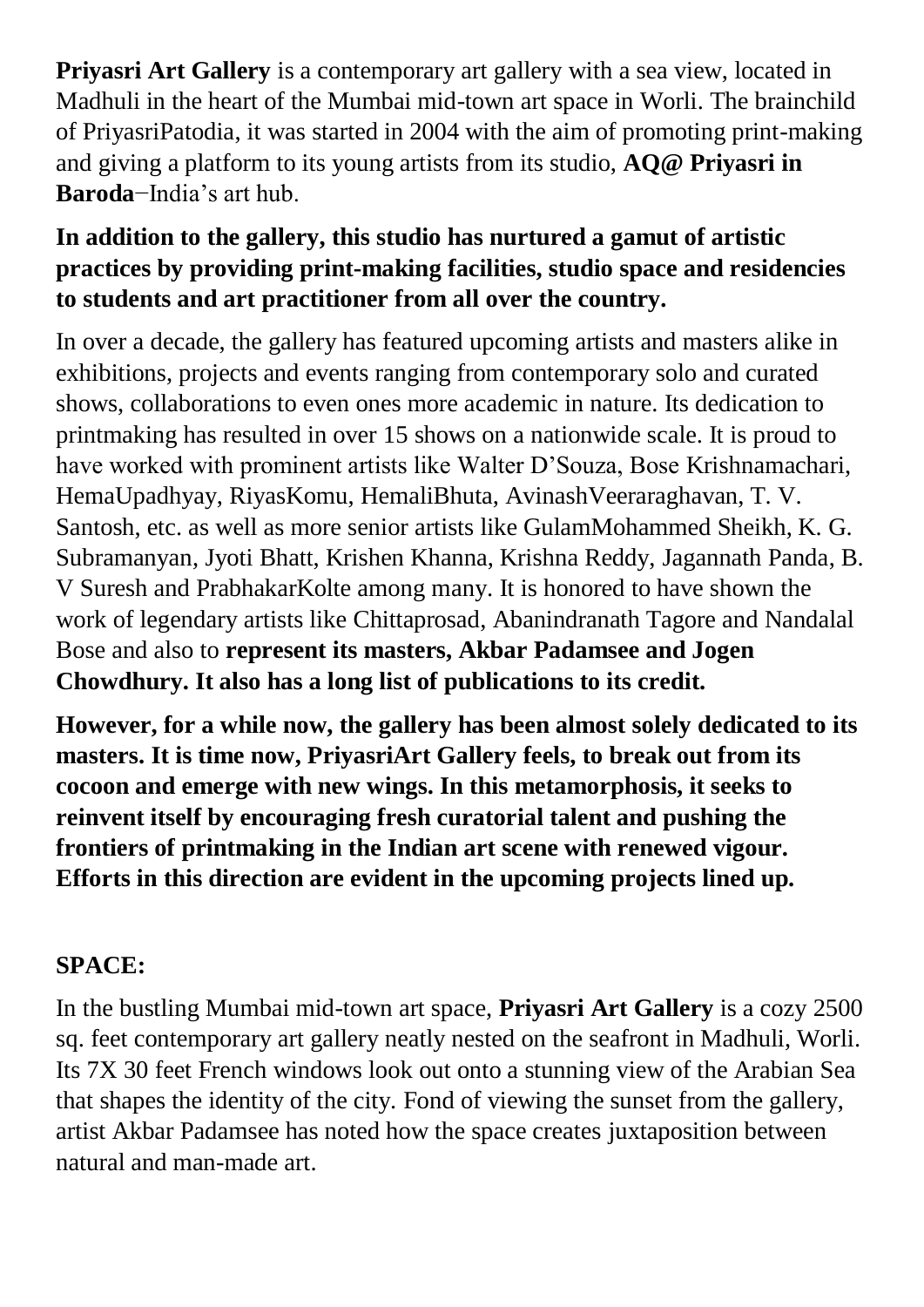#### **FORTHCOMING EXHIBITIONS:**

### 1. **Kinesics'Curated By Arijit Bhattacharya (August**  $5^{th}2017$ **):**

'Kinesics' is a show curated by **Arijit Bhattacharyya**,a final year post-graduation

student of Painting at M. S. University of Baroda, whose interest lies in the study of the way in which certain body movements and gestures serveas a form of non-verbal communication, and how bodily gestures are important

for his artists- **AdhikaFerdinand**,**ShyamliSingbal**, **DivyeshUndaviya** and **Ashish Dhola**- to execute their very complex ideas about history, generation, culture, and society

### **2. 'Solo Exhibition Of 110 Monochrome'Works By Akbar Padamasee (September 2017):**

Priyasri Art Gallery will be shortly releasing a book on Akbar Padamsee and showcasing his 110 works from the book which will be on display and sale. The book is written by Nancy Adajania, and will speak about Akbar's Monochrome works from 1992-2017 and contextualizing Akbar's journey as an artist.

**3. 'Archival Dialogues' Curated By PronoyChakraborty (October 2017):** 'Archival Dialogues' is a group exhibition of young artists- **Avni Bansal**, **Dinar Sultana**, **Shreya Shukla**, **Priyanka D'Souza**, **Sarasija Subramanian**,

and **Mithra Kamalam** from M. S. University of Baroda curated by **Pronoy Chakraborty** who is currently pursuing his MastersDegree in Art History and Aestheticsfrom the same. This show, housed at Ferreira House, *KhotachiWadi*, Mumbai, seeks to primarily foreground a dialogue between the archival



in contemporary art-practices and a largely forgotten fragment of colonial history trapped in this hamlet at the very heart of urban South Mumbai.

### 4. **EktaSingha and Krishna Trivedi Exhibition (November 2017):**

**EktaSingha and Krishna Trivedi** from M. S. University, Baroda, are both artists who work primarily with paper. Ektadeals with clashes in the value system which is rooted in her origin in her practice while Krishna's work on the other hand, takes much from the experience of travelling and its historical paradox.

Being companions since their college days, they have a deep understanding of both, each other's work and each other. They propose to do a collaborative work curated by **BhashaMewar**, independent scholar and curator, who would like to explore the idea of collaboration in the Indian and global context from an academic point of view.